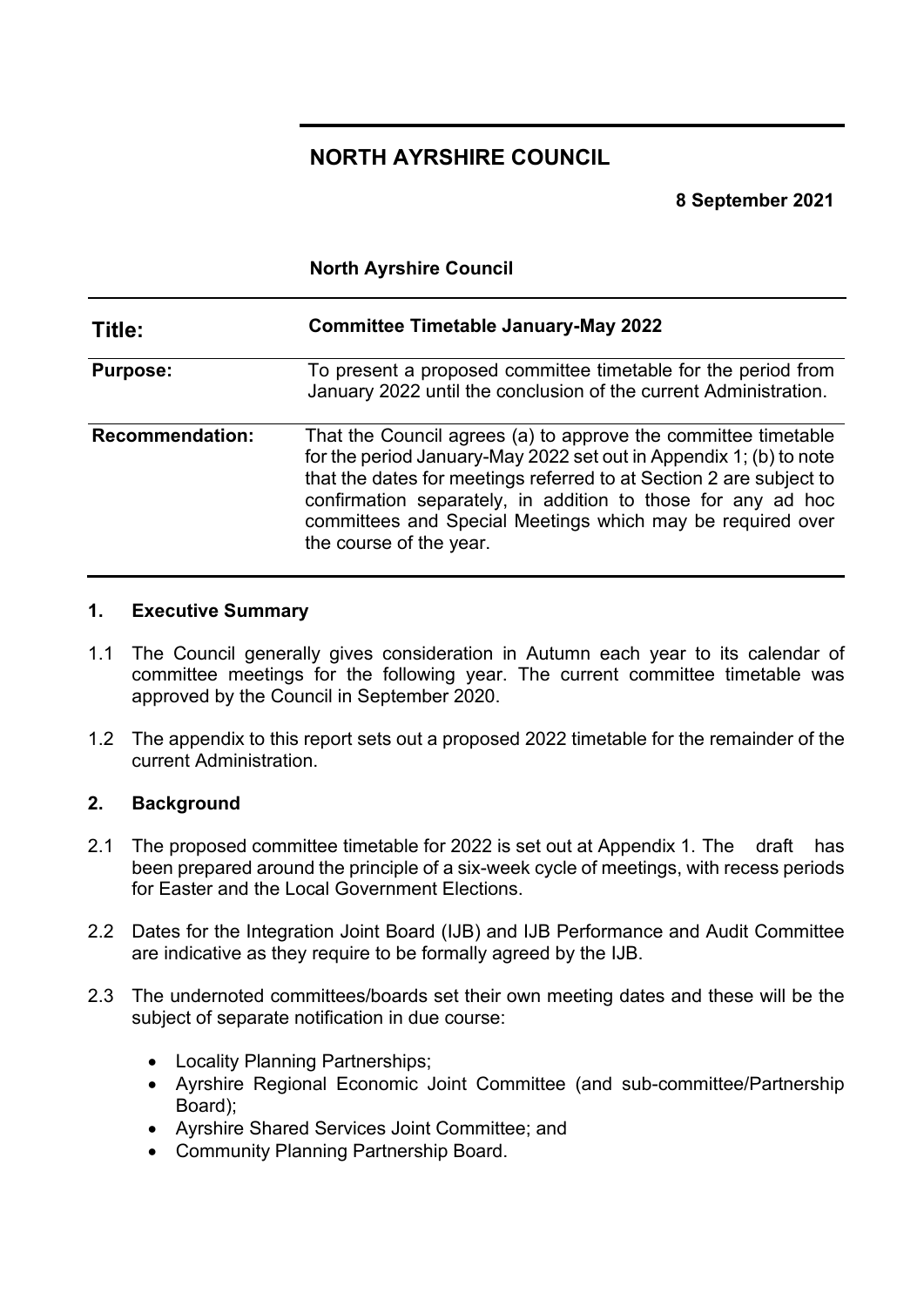- 2.4 In addition, meetings of the Education Appeals Committee, Council (Planning), Local Development Plan Committee and Staffing and Recruitment Committee will take place on an ad hoc basis, as required. From time to time, Special Meetings of the Council or its committees may also require to be called.
- 2.5 The provisional date of the Special Meeting of Council for the Budget is included in the draft timetable. Arrangements for this meeting will be confirmed when the Scottish Parliament budget-setting timetable is known.

## **3. Proposals**

- 3.1 The Council is invited to:
	- (a) approve the committee timetable for the period January-May 2022 set out in Appendix 1; and
	- (b) note that the dates for the committees/boards referred to at Section 2 are subject to confirmation separately, in addition to those for any ad hoc committees and Special Meetings which may be required over the course of the year.

## **4. Implications/Socio-economic Duty**

## **Financial**

4.1 None arising from this report.

## **Human Resources**

4.2 None arising from this report.

## **Legal**

4.3 None arising from this report.

## **Equality/Socio-economic**

4.4 None arising from this report.

## **Environmental and Sustainability**

4.5 None arising from this report.

## **Key Priorities**

4.6 None arising from this report.

## **Community Wealth Building**

4.7 None arising from this report.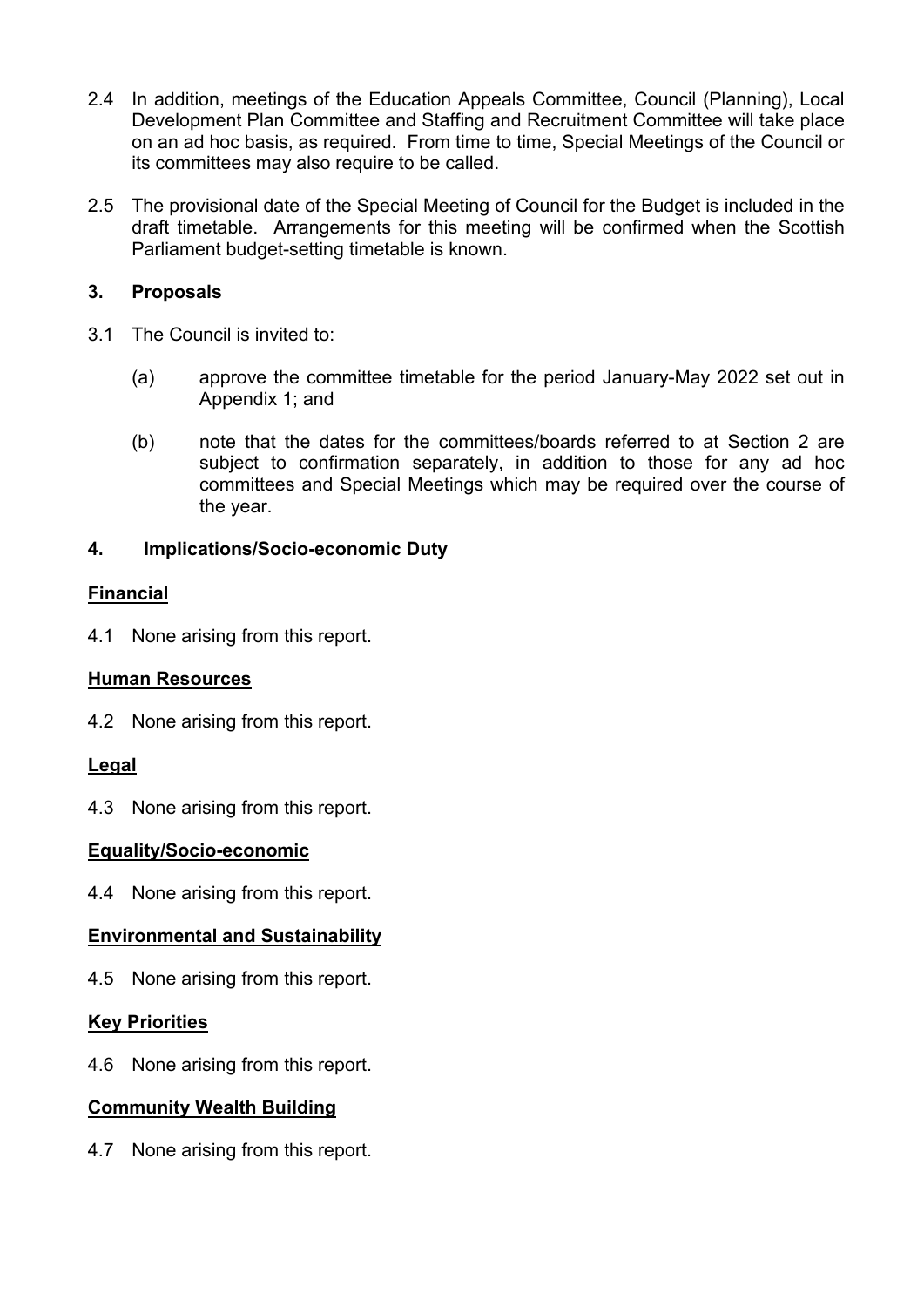## **5. Consultation**

5.1 Political Group Leaders, Independent Members and Executive Directors have been consulted on the proposed timetable of meetings.

> Craig Hatton Chief Executive

For further information please contact Melanie Anderson**,** Senior Manager (Committee and Member Services)**,** on Tel: 01294 324131.

## **Background Papers**

0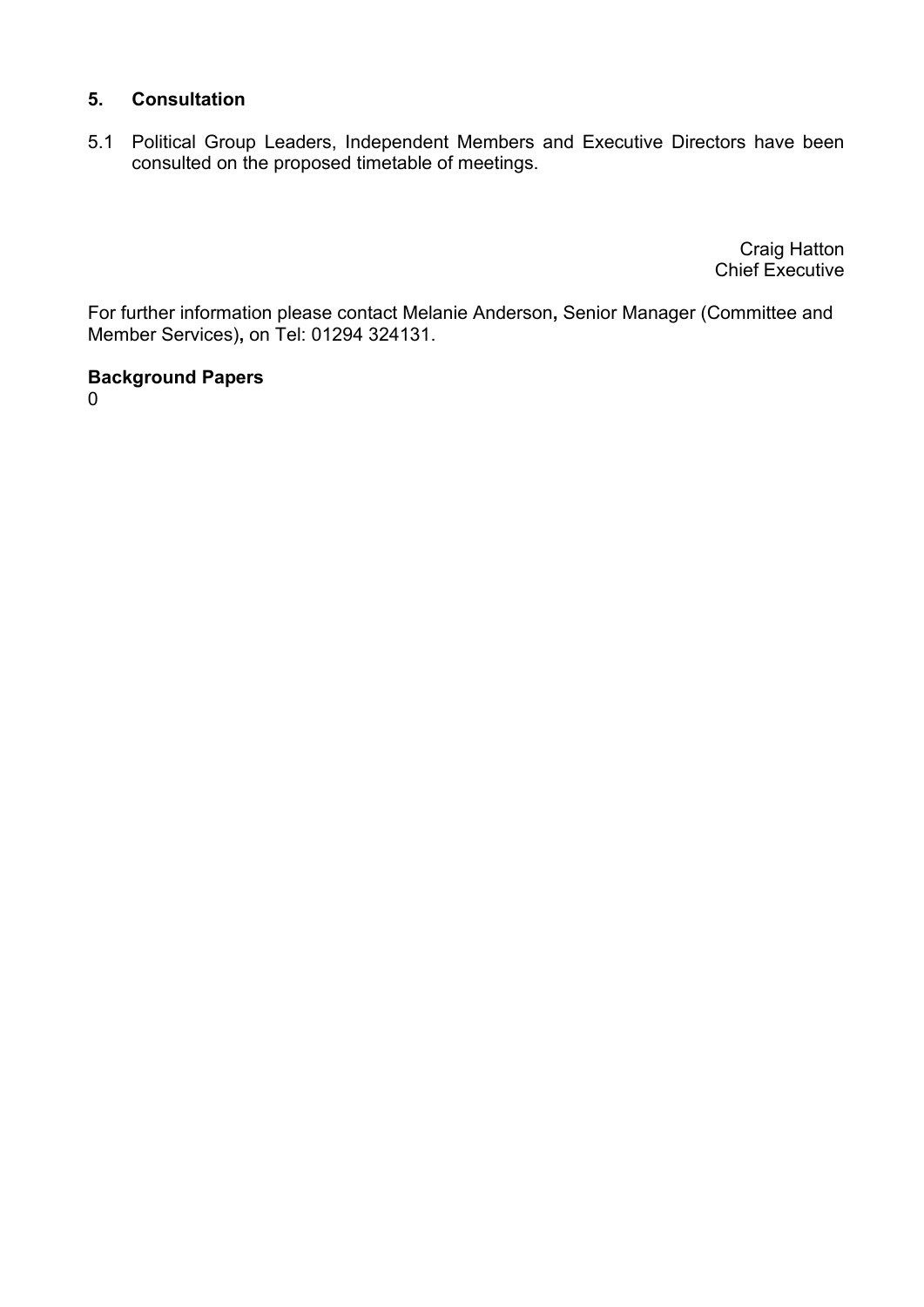# **Draft Committee Timetable January – May 2022**

#### **Meeting Cycle 1**

| Week<br><b>Beginning</b> | Week | Monday                        | Tuesdav                                    | Wednesday                           | Thursday                                         | Friday |
|--------------------------|------|-------------------------------|--------------------------------------------|-------------------------------------|--------------------------------------------------|--------|
| 3 January                |      | <b>Public Holiday</b>         |                                            |                                     | 10.00 a.m. Policy Advisory<br>Panel              |        |
| 10 January               |      |                               | 11.00 a.m. Audit & Scrutiny Pre-<br>Agenda | 10.00 a.m. Licensing                | 10.00 a.m IJB Budget Briefing<br>(private)       |        |
| 17 January               |      |                               | 2.30 p.m. Cabinet Pre-Agenda               | 10.00 a.m. Audit & Scrutiny         | 10.00 a.m. Appeals (if required)                 |        |
| 24 January               |      |                               | 2.30 p.m. Cabinet                          | 2.00 p.m. Planning<br>2.30 p.m. LRB |                                                  |        |
| 31 January               |      | NHS Board (for info)          | 10.00 a.m. IJB Pre-Agenda                  |                                     | 10.00 a.m. Policy Advisory<br>Panel              |        |
| <b>7 February</b>        |      |                               | 2.00 p.m. Police & Fire &<br>Rescue        | 10.00 a.m. Licensing                | 10.00 a.m. Integration Joint<br><b>Board TBC</b> |        |
| <b>14 February</b>       |      | 1.00 p.m. Council Pre-Meeting | 2.30 p.m. Cabinet Pre-Agenda               | 2.00 p.m. Council                   | 10.00 a.m. Appeals (if required)                 |        |

#### **Meeting Cycle 2**

| Week<br>Beginning | Week         | Monday                                                | Tuesday                                                   | Wednesday                                 | Thursday                                         | Friday                 |
|-------------------|--------------|-------------------------------------------------------|-----------------------------------------------------------|-------------------------------------------|--------------------------------------------------|------------------------|
| 21 February       |              |                                                       | 2.30 p.m. Cabinet (Education)                             | 2.00 p.m. Planning<br>2.30 p.m. LRB       |                                                  |                        |
| 28 February       | $\mathbf{2}$ | 1.00 p.m. Council Pre-Meeting                         | 11.00 a.m. Audit & Scrutiny Pre-<br>Agenda                | 2.00 p.m. Special Council<br>(Budget) TBC |                                                  | 10.00 a.m. IJB PAC TBC |
| 7 March           | 3            |                                                       | 10.00 a.m. Audit and Scrutiny<br>2.00 p.m. IJB Pre-Agenda | 10.00 a.m. Licensing                      |                                                  |                        |
| 14 March          | 4            |                                                       | 2.30 p.m. Cabinet Pre-Agenda                              |                                           | 10.00 a.m. Integration Joint<br><b>Board TBC</b> |                        |
| 21 March          | 5            |                                                       | 2.30 p.m. Cabinet *                                       | 2.00 p.m. Planning<br>2.30 p.m. LRB       | 10.00 a.m. Appeals (if required)                 |                        |
| 28 March          | 6            | 1.00 p.m. Council Pre-Meeting<br>NHS Board (for info) |                                                           | 2.00 p.m. Final Council Meeting           |                                                  |                        |
| 4 April           |              | <b>Public Holiday</b>                                 | <b>Easter Recess</b>                                      | <b>Easter Recess</b>                      | <b>Easter Recess</b>                             | <b>Easter Recess</b>   |
| 11 April          |              | <b>Easter Recess</b>                                  | <b>Easter Recess</b>                                      | <b>Easter Recess</b>                      | <b>Easter Recess</b>                             | <b>Public Holiday</b>  |
| 18 April          |              | <b>Public Holiday</b>                                 | <b>Election Recess</b>                                    | <b>Election Recess</b>                    | <b>Election Recess</b>                           | <b>Election Recess</b> |
| 25 April          |              | <b>Election Recess</b>                                | <b>Election Recess</b>                                    | <b>Election Recess</b>                    | <b>Election Recess</b>                           | <b>Election Recess</b> |
| 2 May             |              | <b>Public Holiday</b>                                 | <b>Election Recess</b>                                    | <b>Election Recess</b>                    | <b>Local Government Elections</b>                |                        |

\*Please note that the deadline for any call in from the final Cabinet meeting would be 29 March and the call in would, therefore, be considered as an urgent item at the final Council meeting rather than being submitted to a meeting of the Audit and Scrutiny Committee.